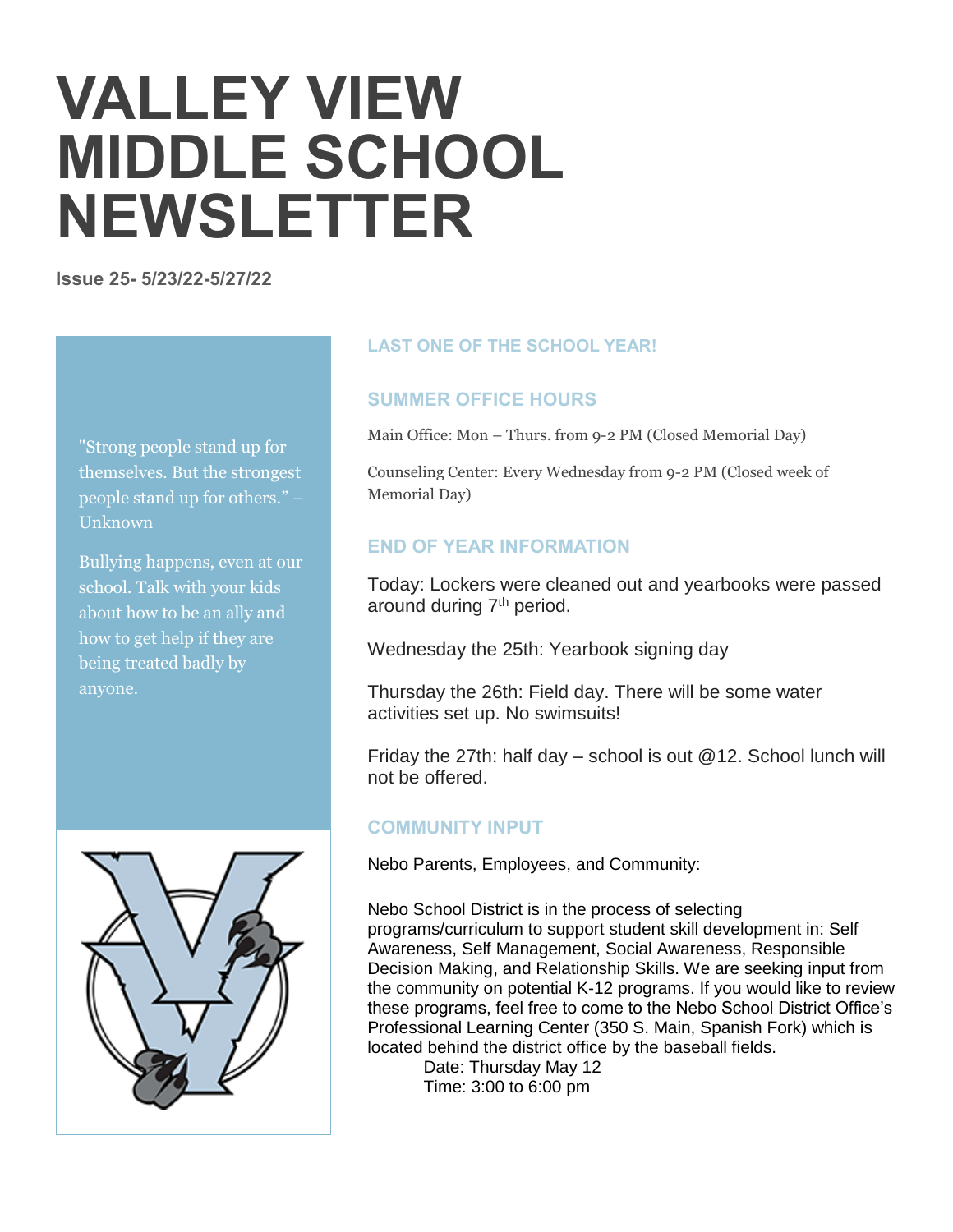## **YEARBOOKS & SCHOOL FEES**

Just a reminder to parents that any student that has purchased a yearbook that has outstanding school fees or fines will **not** receive their yearbook on early distribution day, which is May 24th in 7th period. They will receive it on the last day of school or when the fees/fines are paid. If you have further questions, please contact the finance office at 801-609- 2795 ext.2 or email [christine.beardall@nebo.edu.](mailto:christine.beardall@nebo.edu) Thank you for your help with this matter.

## **CTE Survey**

#### Parents,

We are gathering Needs Assessment Data to help us develop programs and interventions for next school year. Please help us by completing the Parent survey at this link

<https://www.ctesurveys.com/CTESurvey?PointerId=1769&SchoolId=467>

or

# Go directly to [www.CTESurveys.com](http://www.ctesurveys.com/) Click "Take a Survey" Enter this survey code: **ARU7YP** Select: **Valley View Middle School** from the dropdown list

#### **Shadow Mountain Camp**

Follow this link [\(https://shadowmountain.nebo.edu/news\)](https://shadowmountain.nebo.edu/news) to get more information on Shadow Mountain Camp.

## **SCHOOL FEES**

Yearend statements have now been mailed to those that have outstanding student fees. Please be aware that beginning in 6th grade, all students are required to pay fees each school year or apply for a fee waiver. Unpaid fees may affect a students eligibility to participate in yearend activities, such as receiving their yearbook on early distribution day. (Those with unpaid fees will receive their yearbook on the last day of school.) If you would like to apply for a fee waiver or have questions, please contact the finance office at 801-609-2795 ext. 2 or email [christine.beardall@nebo.edu.](mailto:christine.beardall@nebo.edu) We understand that some may be experiencing hardship and we are more than happy to work with you regarding the payment of fees. Thank you.

## **SCHOOL WIDE POSITIVE ATTENDANCE INITIATIVE**

We are going to start a positive attendance initiative. Each Friday we will be pulling one sixth grade and one seventh grade student randomly out of a hat. If each person has had perfect attendance for the week they will get \$5 from the finance office. Whoever does not have perfect attendance, then the \$5 rolls over to the next